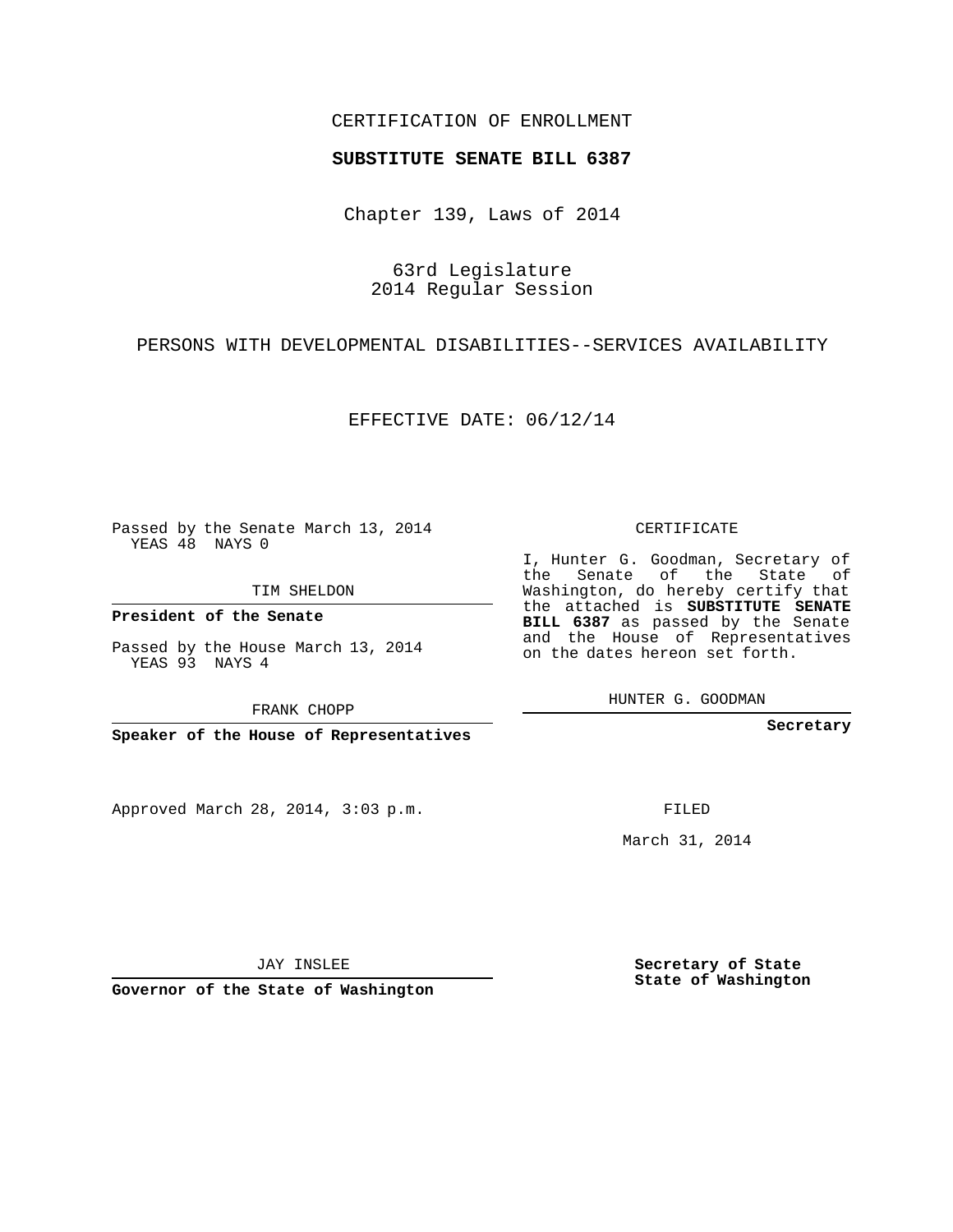# **SUBSTITUTE SENATE BILL 6387** \_\_\_\_\_\_\_\_\_\_\_\_\_\_\_\_\_\_\_\_\_\_\_\_\_\_\_\_\_\_\_\_\_\_\_\_\_\_\_\_\_\_\_\_\_

\_\_\_\_\_\_\_\_\_\_\_\_\_\_\_\_\_\_\_\_\_\_\_\_\_\_\_\_\_\_\_\_\_\_\_\_\_\_\_\_\_\_\_\_\_

### AS AMENDED BY THE HOUSE

Passed Legislature - 2014 Regular Session

## **State of Washington 63rd Legislature 2014 Regular Session**

**By** Senate Ways & Means (originally sponsored by Senators Hill, Hargrove, Ranker, Fain, Braun, Tom, Dammeier, Parlette, Becker, Schoesler, Hewitt, Bailey, King, Angel, Roach, Keiser, Litzow, Kohl-Welles, O'Ban, Conway, and Benton)

READ FIRST TIME 02/11/14.

 AN ACT Relating to reducing the number of individuals with developmental disabilities who have requested a service but the provision of a specific service would exceed program capacity; amending RCW 71A.10.020, 71A.16.050, 18.88B.041, 74.39A.076, and 74.39A.341; and creating new sections.

BE IT ENACTED BY THE LEGISLATURE OF THE STATE OF WASHINGTON:

 NEW SECTION. **Sec. 1.** In conjunction with recent findings from the Washington state auditor's office, the legislature finds that there are thousands of state citizens who have been determined eligible for services through the department of social and health services' developmental disability administration. For those who have asked for help but are waiting for services, families may experience financial or emotional hardships. The legislature intends to clarify and make transparent the process for accessing publicly funded services for individuals with developmental disabilities and their families. The legislature intends to significantly reduce the number of eligible individuals who are waiting for services by funding additional slots and by implementing new programs that better utilize federal funding partnerships.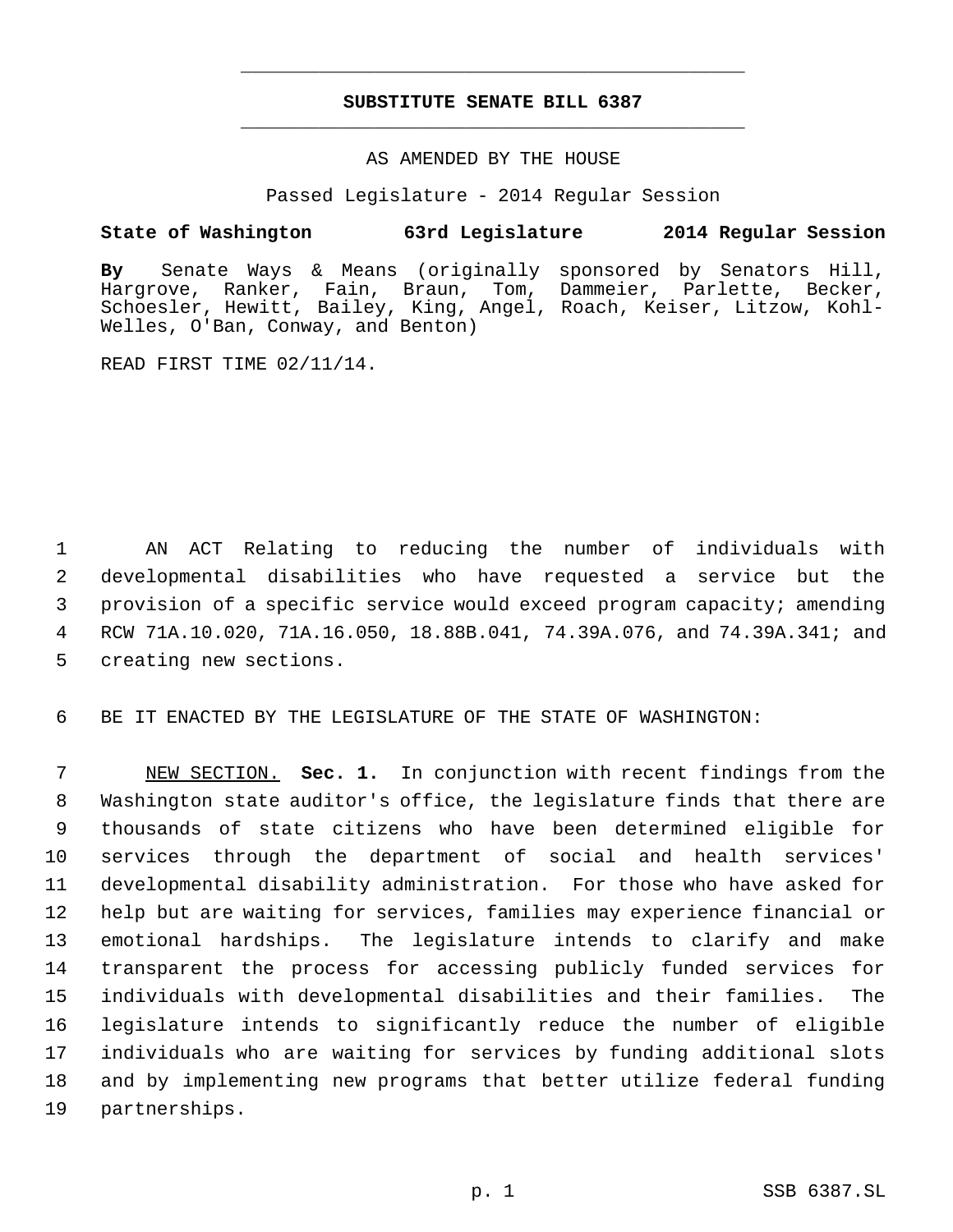- **Sec. 2.** RCW 71A.10.020 and 2011 1st sp.s. c 30 s 3 are each amended to read as follows:
- As used in this title, the following terms have the meanings indicated unless the context clearly requires otherwise.
- (1) "Assessment" means an evaluation is provided by the department to determine:

 (a) If the individual meets functional and financial criteria for medicaid services; and

(b) The individual's support needs for service determination.

 (2) "Community residential support services," or "community support services," and "in-home services" means one or more of the services listed in RCW 71A.12.040.

13 ( $(\frac{2}{2})$ ) (3) "Crisis stabilization services" means services provided to persons with developmental disabilities who are experiencing behaviors that jeopardize the safety and stability of their current living situation. Crisis stabilization services include:

 (a) Temporary intensive services and supports, typically not to exceed sixty days, to prevent psychiatric hospitalization, institutional placement, or other out-of-home placement; and

 (b) Services designed to stabilize the person and strengthen their current living situation so the person may continue to safely reside in the community during and beyond the crisis period.

23  $((+3))$   $(4)$  "Department" means the department of social and health services.

 $((4+))$  (5) "Developmental disability" means a disability attributable to intellectual disability, cerebral palsy, epilepsy, autism, or another neurological or other condition of an individual found by the secretary to be closely related to an intellectual disability or to require treatment similar to that required for individuals with intellectual disabilities, which disability originates before the individual attains age eighteen, which has continued or can be expected to continue indefinitely, and which constitutes a substantial limitation to the individual. By January 1, 1989, the department shall promulgate rules which define neurological or other conditions in a way that is not limited to intelligence quotient scores as the sole determinant of these conditions, and notify the legislature of this action.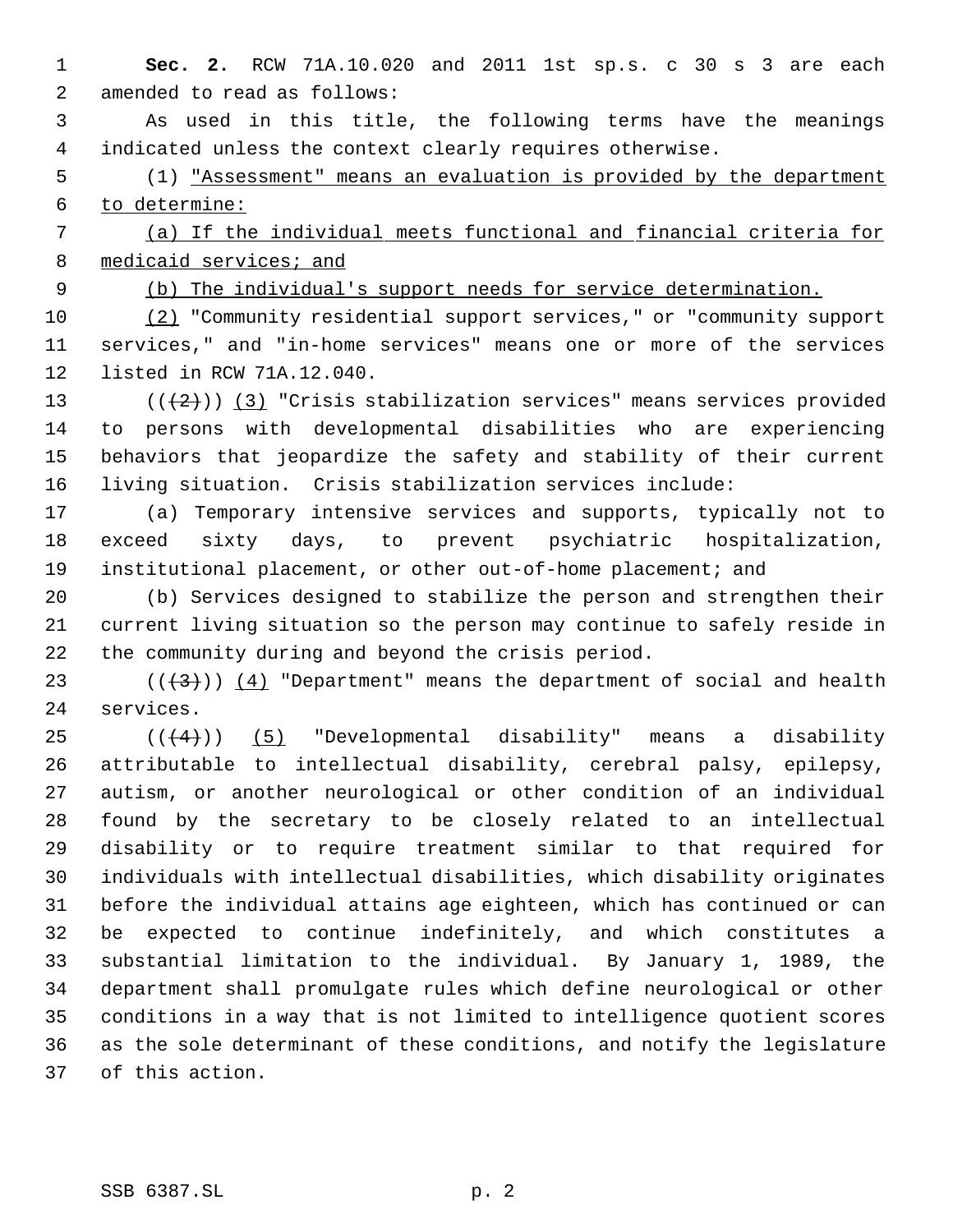1  $((+5))$   $(6)$  "Eligible person" means a person who has been found by the secretary under RCW 71A.16.040 to be eligible for services.

 (( $\left(\frac{6}{1}\right)$ ) (7) "Habilitative services" means those services provided by program personnel to assist persons in acquiring and maintaining life skills and to raise their levels of physical, mental, social, and vocational functioning. Habilitative services include education, training for employment, and therapy.

8 ( $(\overline{\{7\}})$ )  $\underline{\{8\}}$  "Legal representative" means a parent of a person who is under eighteen years of age, a person's legal guardian, a person's limited guardian when the subject matter is within the scope of the limited guardianship, a person's attorney-at-law, a person's attorney-in-fact, or any other person who is authorized by law to act for another person.

14  $((\{8\})$  (9) "Notice" or "notification" of an action of the secretary means notice in compliance with RCW 71A.10.060.

16  $((+9)^i)$  (10) "Residential habilitation center" means a state- operated facility for persons with developmental disabilities governed by chapter 71A.20 RCW.

19 (((10))) (11) "Respite services" means relief for families and other caregivers of people with disabilities, typically not to exceed ninety days, to include both in-home and out-of-home respite care on an hourly and daily basis, including twenty-four hour care for several consecutive days. Respite care workers provide supervision, companionship, and personal care services temporarily replacing those provided by the primary caregiver of the person with disabilities. Respite care may include other services needed by the client, including medical care which must be provided by a licensed health care practitioner.

29  $((+11))$   $(12)$  "Secretary" means the secretary of social and health services or the secretary's designee.

31  $((+12))$   $(13)$  "Service" or "services" means services provided by state or local government to carry out this title.

33 (((+13))) (14) "State-operated living alternative" means programs for community residential services which may include assistance with activities of daily living, behavioral, habilitative, interpersonal, protective, medical, nursing, and mobility supports to individuals who have been assessed by the department as meeting state and federal requirements for eligibility in home and community-based waiver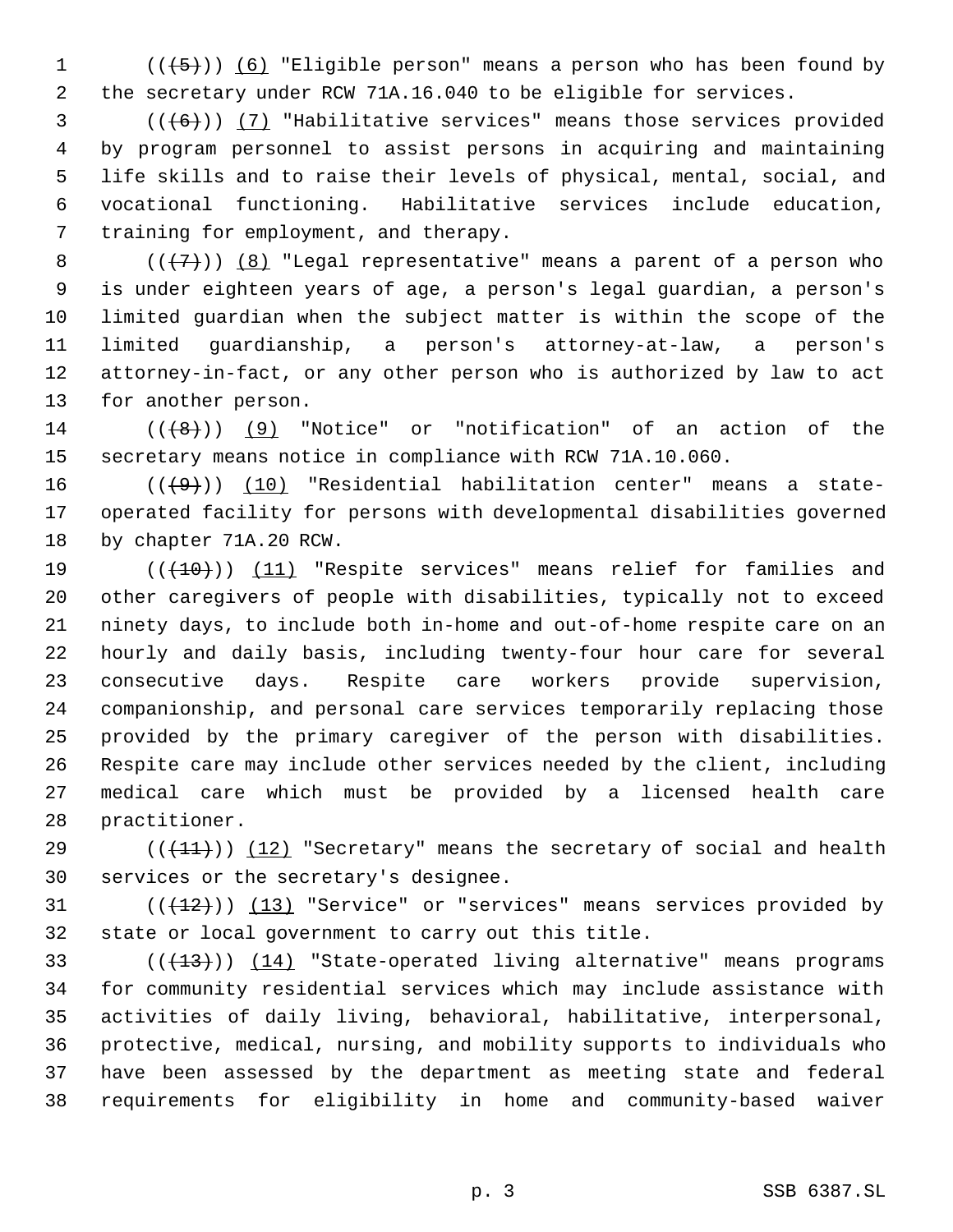programs for individuals with developmental disabilities. State- operated living alternatives are operated and staffed with state employees.

4 (( $(14)$ )) (15) "Supported living" means community residential services and housing which may include assistance with activities of daily living, behavioral, habilitative, interpersonal, protective, medical, nursing, and mobility supports provided to individuals with disabilities who have been assessed by the department as meeting state and federal requirements for eligibility in home and community-based waiver programs for individuals with developmental disabilities. Supported living services are provided under contracts with private agencies or with individuals who are not state employees.

13 ((<del>(15)</del>)) (16) "Vacancy" means an opening at a residential habilitation center, which when filled, would not require the center to exceed its biennially budgeted capacity.

16 (17) "Service request list" means a list of eligible persons who 17 have received an assessment for service determination and their assessment shows that they meet the eligibility requirements for the requested service but were denied access due to funding limits.

 **Sec. 3.** RCW 71A.16.050 and 1988 c 176 s 405 are each amended to read as follows:

 The determination made under this chapter is only as to whether a person is eligible for services. After the secretary has determined 24 under this chapter that a person is eligible for services, the 25 individual may request an assessment for eligibility for medicaid 26 programs and specific services administered by the developmental 27 disabilities administration. The secretary shall make a determination 28 as to what services are appropriate for the person. The secretary shall prioritize services to medicaid eligible clients. Services may be made available to nonmedicaid eligible clients based on available funding. Services available through the state medicaid plan must be provided to 32 those individuals who meet the eligibility criteria. The department 33 shall establish and maintain a service request list database for individuals who are found to be eligible and have an assessed and unmet need for programs and services offered under a home and community-based services waiver, but the provision of a specific service would exceed 37 the biennially budgeted capacity.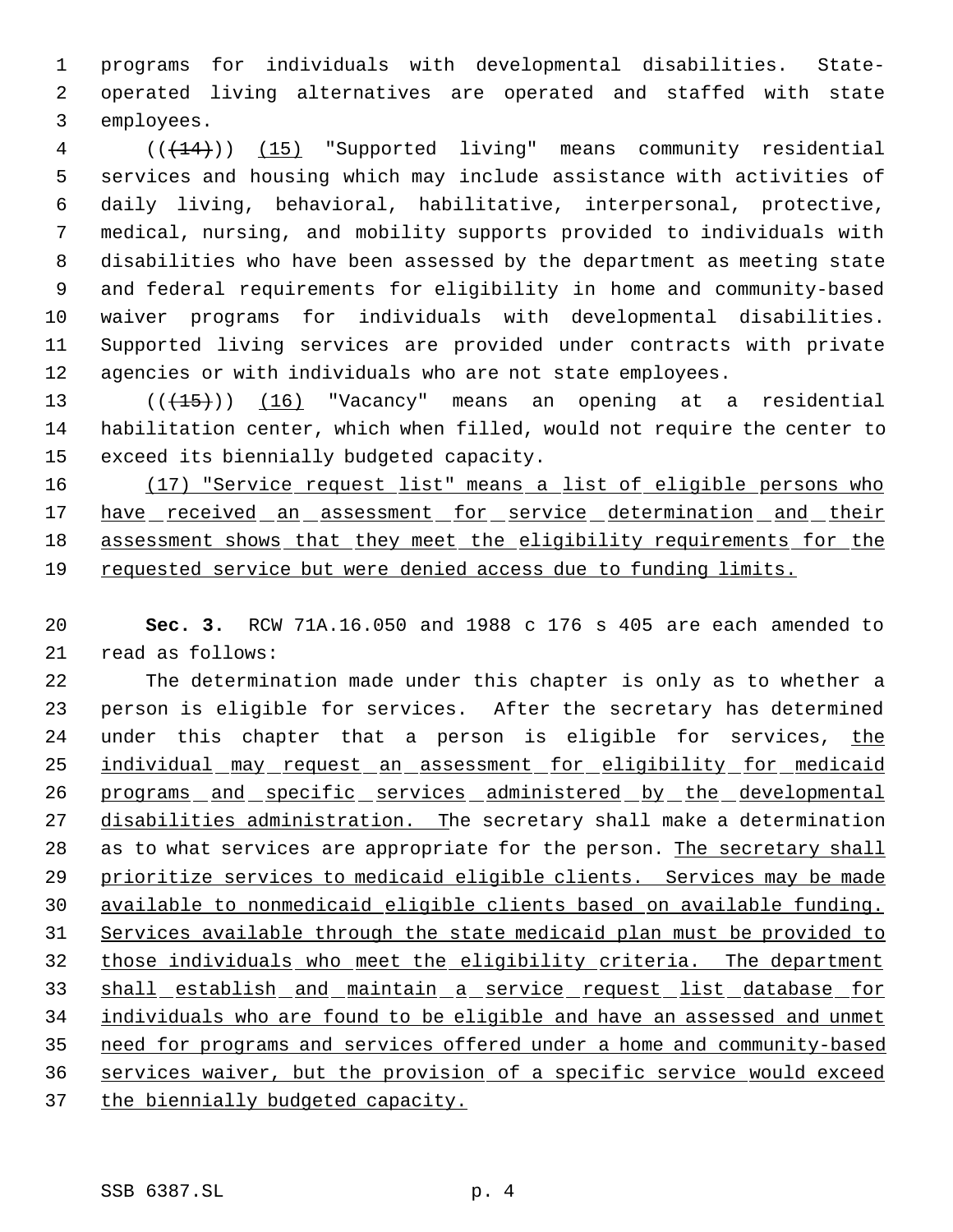NEW SECTION. **Sec. 4.** The department of social and health services shall develop and implement a medicaid program to replace the individual and family services program for medicaid-eligible clients no later than May 1, 2015. The new medicaid program must offer services that closely resemble the services offered in fiscal year 2014 through the individual and family services program. To the extent possible, the department shall expand the client caseload on the medicaid program replacing the individual and family services program. The department is authorized in fiscal year 2015 to use general fund--state dollars previously provided for the individual and family services program to cover the cost of increasing the number of clients served in the new medicaid program.

 NEW SECTION. **Sec. 5.** By June 30, 2017, if additional federal funds through the community first choice option are attained, then the department of social and health services shall increase the number served on the medicaid program replacing the individual and family services program by at least four thousand, and increase by at least one thousand clients receiving services on the home and community-based services basic plus waiver. For both of these programs, the department of social and health services shall expend the client caseload beginning June 30, 2015.

 **Sec. 6.** RCW 18.88B.041 and 2012 c 164 s 302 are each amended to read as follows:

 (1) The following long-term care workers are not required to become a certified home care aide pursuant to this chapter:

 (a)(i)(A) Registered nurses, licensed practical nurses, certified nursing assistants or persons who are in an approved training program for certified nursing assistants under chapter 18.88A RCW, medicare- certified home health aides, or other persons who hold a similar health credential, as determined by the secretary, or persons with special education training and an endorsement granted by the superintendent of public instruction, as described in RCW 28A.300.010, if the secretary determines that the circumstances do not require certification.

 (B) A person who was initially hired as a long-term care worker prior to January 7, 2012, and who completes all of his or her training requirements in effect as of the date he or she was hired.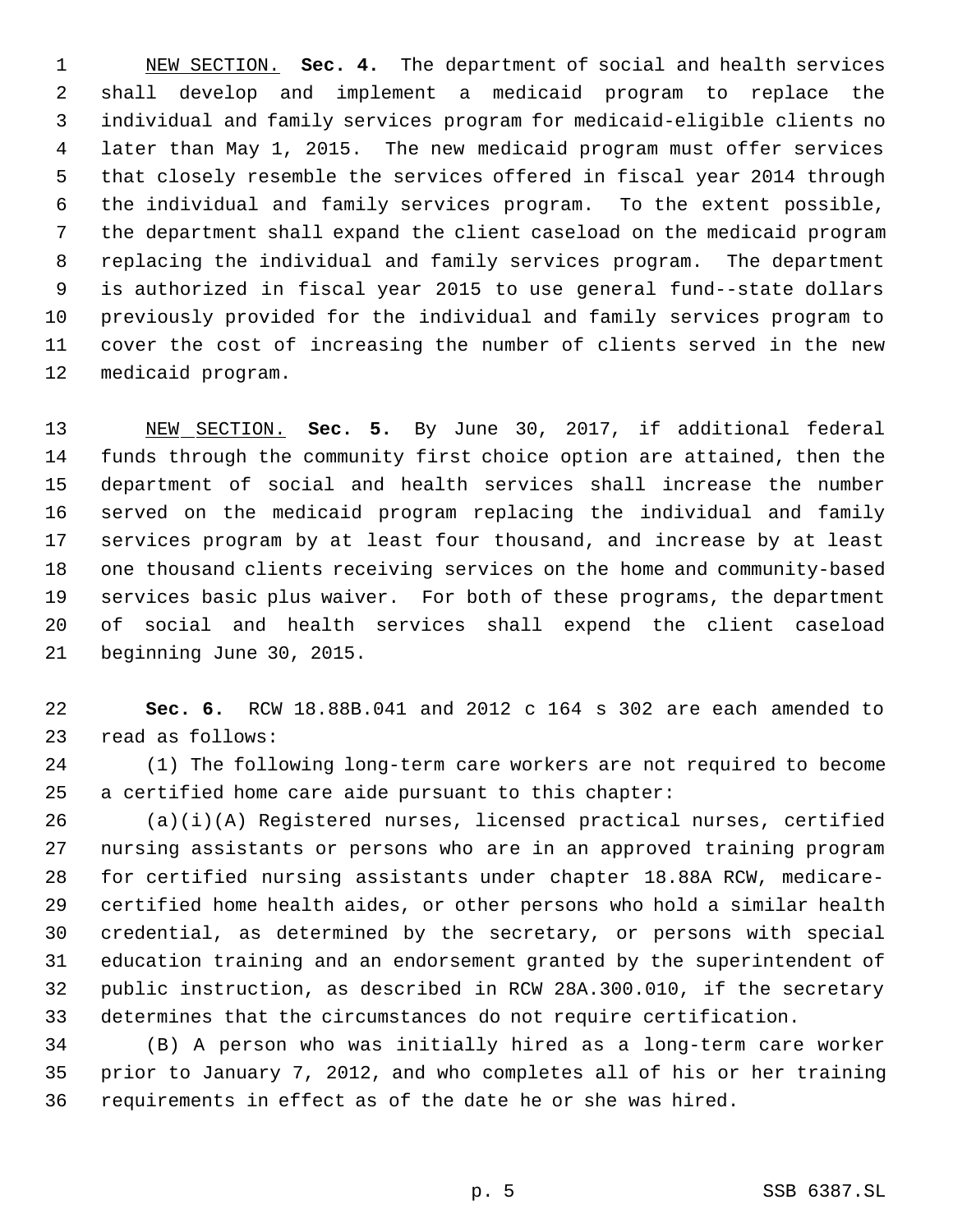(ii) Individuals exempted by (a)(i) of this subsection may obtain certification as a home care aide without fulfilling the training requirements in RCW 74.39A.074(1)(d)(ii) but must successfully complete a certification examination pursuant to RCW 18.88B.031.

 (b) All long-term care workers employed by community residential service businesses.

 (c) An individual provider caring only for his or her biological, step, or adoptive child or parent.

9 (d) ((Prior to)) Until July 1, ((2014)) 2016, a person ((hired)) working as an individual provider who provides twenty hours or less of care for one person in any calendar month.

 (e) Until July 1, 2016, a person working as an individual provider 13 who only provides respite services and works less than three hundred hours in any calendar year.

 (2) A long-term care worker exempted by this section from the training requirements contained in RCW 74.39A.074 may not be prohibited from enrolling in training pursuant to that section.

(3) The department shall adopt rules to implement this section.

 **Sec. 7.** RCW 74.39A.076 and 2012 c 164 s 402 are each amended to read as follows:

 (1) Beginning January 7, 2012, except for long-term care workers exempt from certification under RCW 18.88B.041(1)(a):

 (a) A biological, step, or adoptive parent who is the individual provider only for his or her developmentally disabled son or daughter must receive twelve hours of training relevant to the needs of adults with developmental disabilities within the first one hundred twenty days after becoming an individual provider or within one hundred twenty calendar days after March 29, 2012, whichever is later.

29 (b) Individual providers identified in  $(b)(i)$   $((and))_1$   $(i)$ , and 30 (iii) of this subsection must complete thirty-five hours of training within the first one hundred twenty days after becoming an individual provider or within one hundred twenty calendar days after March 29, 2012, whichever is later. Five of the thirty-five hours must be completed before becoming eligible to provide care. Two of these five hours shall be devoted to an orientation training regarding an individual provider's role as caregiver and the applicable terms of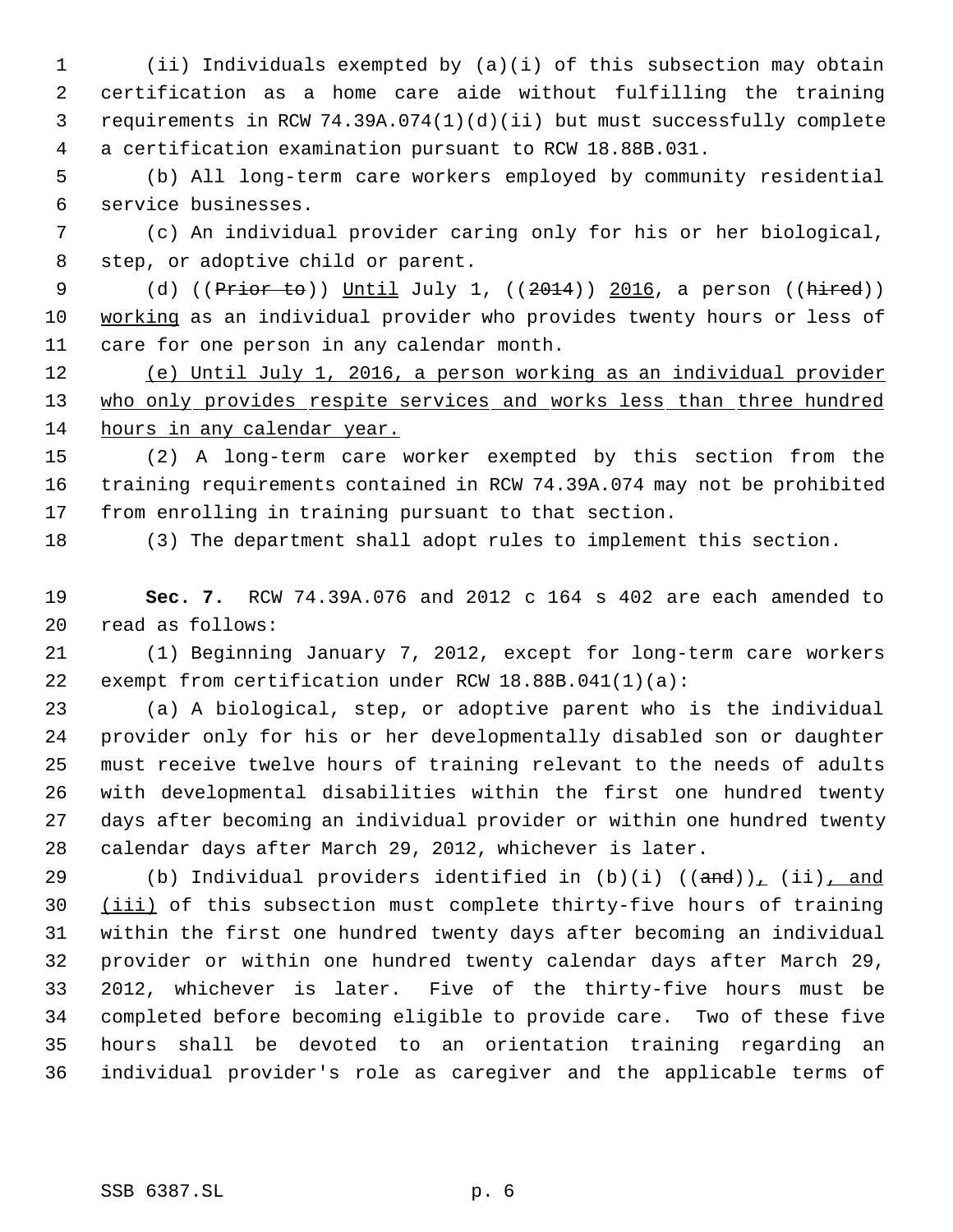employment, and three hours shall be devoted to safety training, including basic safety precautions, emergency procedures, and infection control. Individual providers subject to this requirement include:

 (i) An individual provider caring only for his or her biological, step, or adoptive child or parent unless covered by (a) of this 6 subsection;  $((and))$ 

7 (ii) Until ((January 1, 2014)) July 1, 2016, a person ((hired)) working as an individual provider who provides twenty hours or less of 9 care for one person in any calendar month; and

10 (iii) Until July 1, 2016, a person working as an individual provider who only provides respite services and works less than three hundred hours in any calendar year.

 (2) In computing the time periods in this section, the first day is the date of hire or March 29, 2012, whichever is applicable.

 (3) Only training curriculum approved by the department may be used to fulfill the training requirements specified in this section. The department shall only approve training curriculum that:

 (a) Has been developed with input from consumer and worker representatives; and

(b) Requires comprehensive instruction by qualified instructors.

(4) The department shall adopt rules to implement this section.

 **Sec. 8.** RCW 74.39A.341 and 2013 c 259 s 3 are each amended to read as follows:

 (1) All long-term care workers shall complete twelve hours of continuing education training in advanced training topics each year. This requirement applies beginning July 1, 2012.

 (2) Completion of continuing education as required in this section is a prerequisite to maintaining home care aide certification under chapter 18.88B RCW.

 (3) Unless voluntarily certified as a home care aide under chapter 18.88B RCW, subsection (1) of this section does not apply to:

 (a) An individual provider caring only for his or her biological, step, or adoptive child;

 (b) Registered nurses and licensed practical nurses licensed under chapter 18.79 RCW;

 (c) Before January 1, 2016, a long-term care worker employed by a 37 community residential service business;  $((\theta \cdot \hat{r}))$